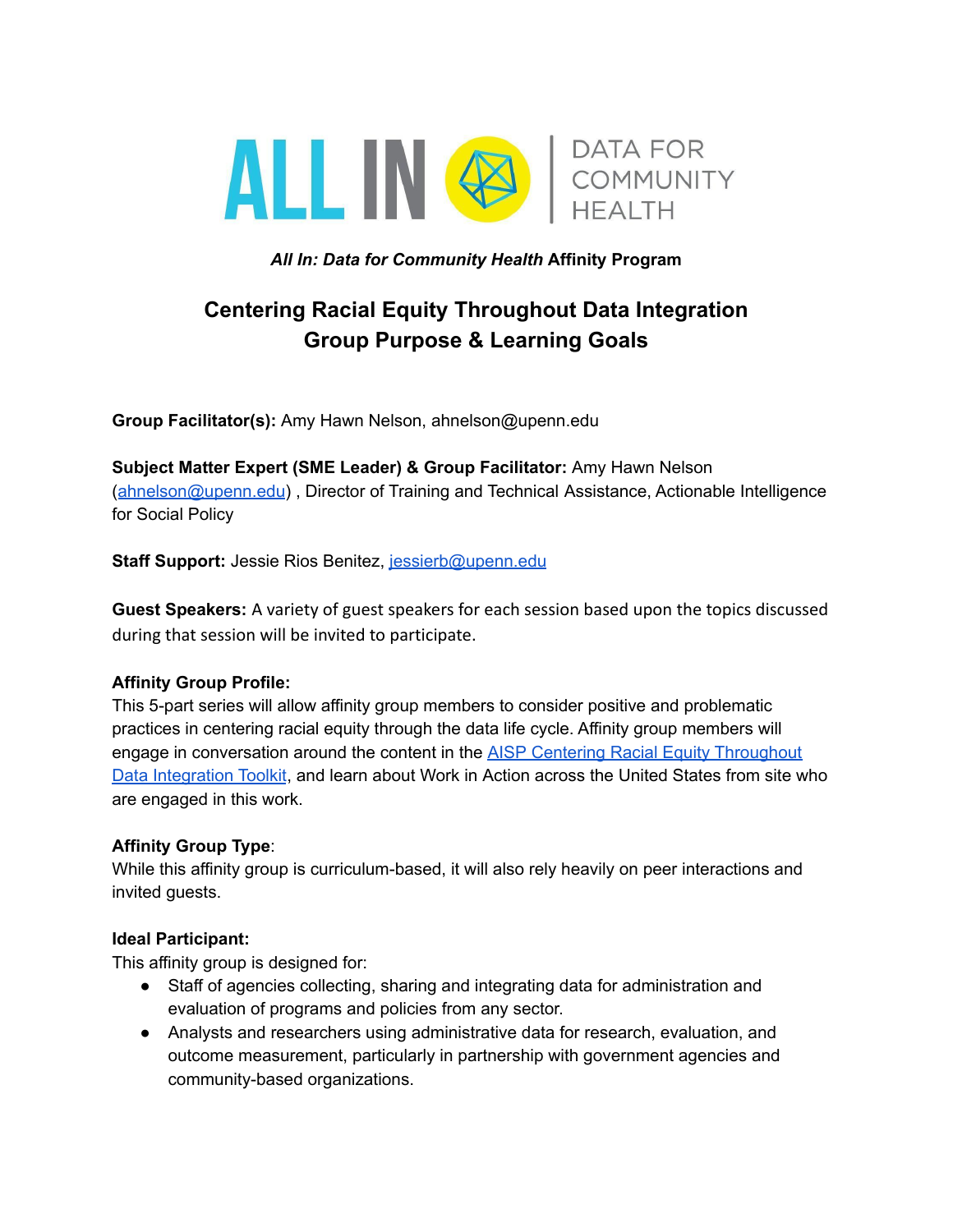This group is not great for:

● Individuals who are unsure why an emphasis on racial equity is important for considerations of data access and use.

## **Learning goals:**

1. Affinity group members will be able to describe core benefits, limitations, and risks inherent to administrative data reuse, particularly relating to racial equity.

2. Affinity group members will be able to assess current practices as positive or problematic in centering racial equity throughout that data life cycle.

3. Affinity group members will be able to design a plan for shifting practice in 1-2 areas as work in action to center racial equity in their organization's data practices.

## **Meeting schedule**: **4 th Thursday of the Month, March-July 2022, 2:00-3:00EST**

- Prior to Discussion 1, all Affinity Groups members will complete Baseline Questionnaire
- 3/24, 2:00est, Discussion 1, Racial Equity in Planning
- 4/28, 2:00est, Discussion 2, Racial Equity in Data Collection
- 5/26, 2:00est, Discussion 3, Racial Equity in Data Access
- 6/23, 2:00est, Discussion 4, Racial Equity in Data Analysis, Algorithms, Use of Statistical Tools
- 7/28, 2:00est, Discussion 5, Racial Equity in Reporting and Dissemination
- Following Discussion 5, all Affinity Groups members will complete Evaluation

## **Meeting length:** 1 hour

## **Resources:**

- 1. Centering Racial Equity Throughout Data Integration: <https://www.aisp.upenn.edu/centering-equity/>
- 2. AISP Introduction to Data Sharing & Integration: <https://aisp.upenn.edu/introduction-to-data-sharing/>
- 3. Racial Equity throughout Data Integration 3-part series
	- a. All In Webinar: Racial Equity [Throughout](https://www.allindata.org/resources/all-in-webinar-racial-equity-throughout-data-integration-part-3/) Data Integration Part 3
	- b. All In Webinar: Racial Equity [Throughout](https://www.allindata.org/resources/all-in-webinar-racial-equity-throughout-data-integration-part-2/) Data Integration Part 2
	- c. All In Webinar: Racial Equity [Throughout](https://www.allindata.org/resources/all-in-webinar-racial-equity-throughout-data-integration-part-1/) Data Integration Part 1
- 4. All In: Data for Community Health website
	- a. <https://www.allindata.org/>
- 5. If you're new to the All In learning collaborative, the first step to join is to sign up for the online community [\(community.allindata.org\)](https://community.allindata.org/home) and create an individual member profile. Read our FAQs for help getting [started.](https://community.allindata.org/participate/faq)
- 6. All In 101 webinar introduction to All In: Data for Community Health, online learning collaborative